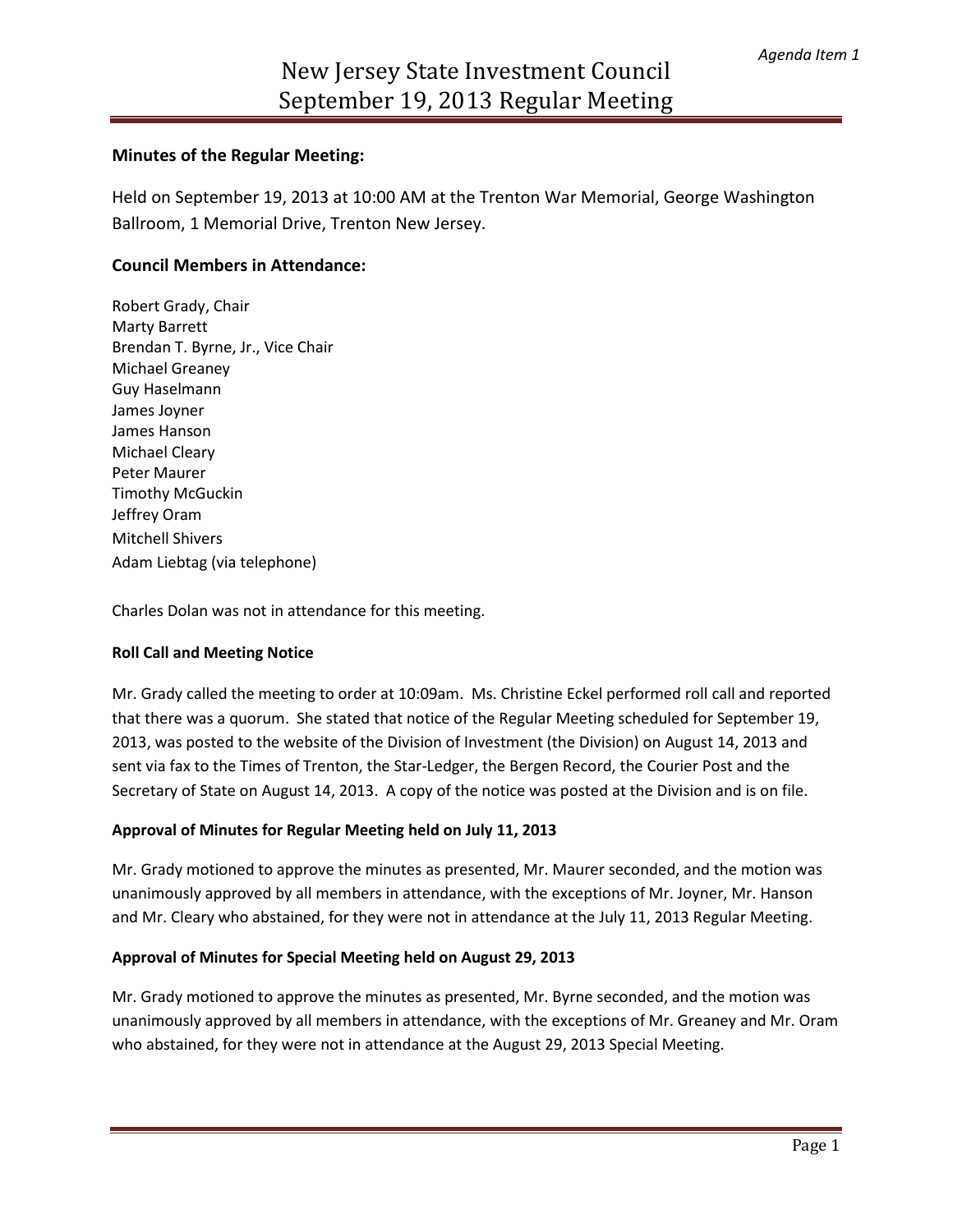### **Election of Nominating Committee Members**

Mr. Grady nominated Mr. Oram, Mr. McGuckin and Mr. Haselmann to the nominating committee. Mr. Byrne seconded the nominations, with all Council Members in attendance voting in favor. Mr. Grady asked the nominating committee to report its nominations for Chair and Vice-Chair at the next Council meeting.

### **Presentation of Dwight Scott**

Dwight Scott, Senior Managing Director of Blackstone and Head of Energy Practice at GSO Capital Partners gave a presentation on recent events in the U.S. energy industry. In response to Council questions, Mr. Scott discussed the sustainability of shale reserves, the need for diversification among energy sources, concerns regarding the burn off of waste gases, and the probability of significant disruptions due to catastrophic events and regulatory responses. Mr. Scott stated his view that energy investment is a long-term, rather than short-term, investment and encouraged the State to consider investing in energy-related companies such as service companies and private credit providers.

### **Director's Report**

Acting Director McDonough first introduced Michael Wszolek as the Acting Deputy Director. Mr. Wszolek has been with the Division for 27 years and has served as Head Trader for the Division for the last 10 years.

Mr. McDonough reviewed the Director's report, commenting on current market conditions and the Division's recent performance. He stated the fund returned -1.30% in June to bring the final 2013 fiscal year return to approximately 11.8%, outperforming the benchmark by 83 basis points. Mr. McDonough also stated the Fund has outperformed its benchmark in each of the last three fiscal years, adding incremental value of \$2.8 billion to the Pension Fund. He reported that the fund is also ahead of the benchmark on a calendar year-to-date, 1, 3, 5 and 10 year basis. He discussed the absolute and relative performance of each of the asset classes, and the fund's performance in relation to its peers. He discussed recent market events and recent investment actions taken by the Division. He also reported a clarification on the ProLogis investment, which had been previously presented to the Council.

Mr. Haselmann commended the Division for its performance. Mr. Shivers requested that the Division report at a future meeting on the Division's risk assessment program, and Mr. Byrne requested further information regarding the Division's ability to respond quickly to market changes.

The Council and Dr. Charles Steindel, the Treasurer's representative, discussed changes in the Federal Reserve Board, the potential tapering of quantitative easement and its effects on financial markets, and potential changes to asset allocations.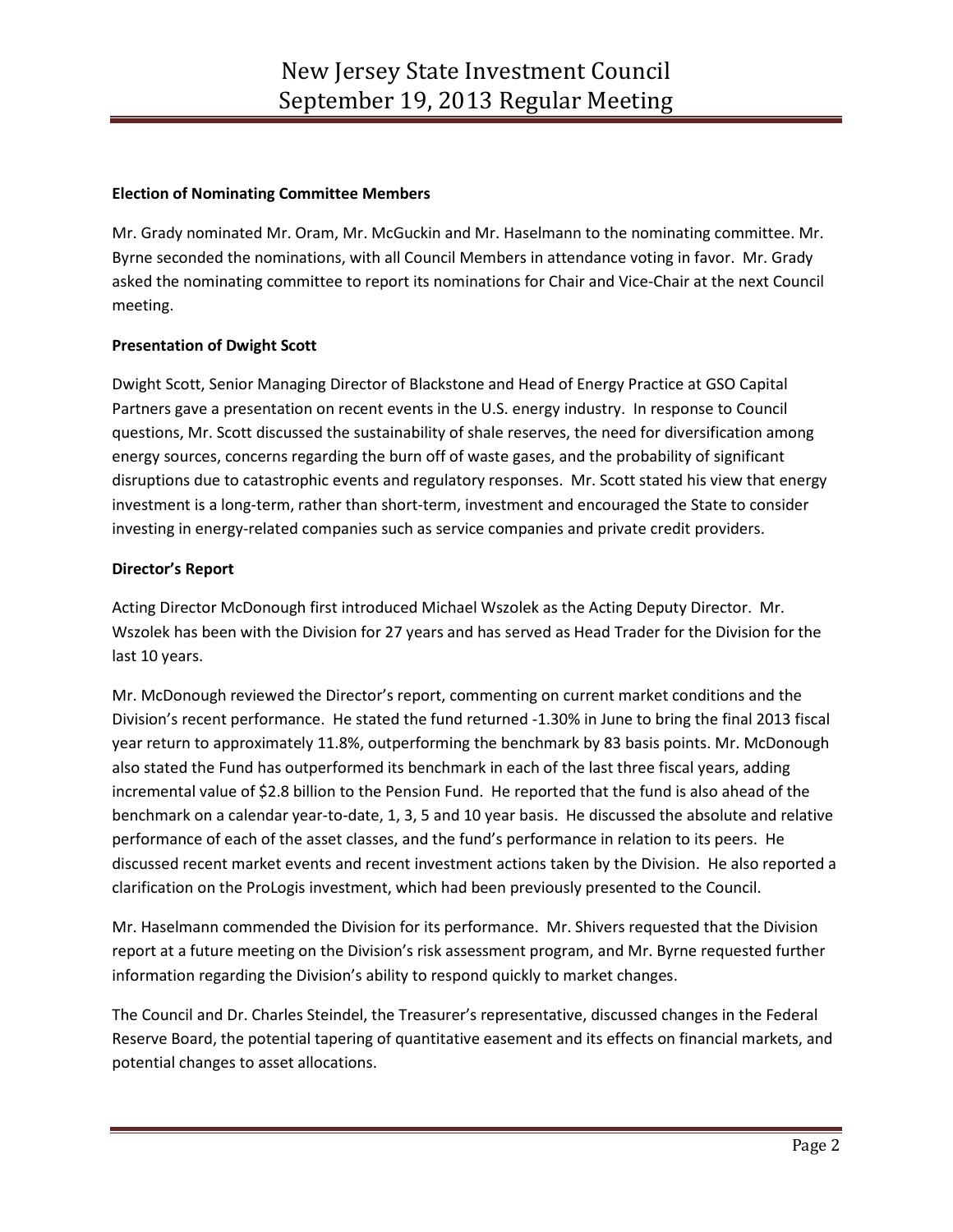### **Private Equity Investment**

# *Siguler Guff/NJ Developing Markets, L.P.*

Mr. Jason MacDonald along with Mr. Pete Keliotis of Strategic Investment Services (SIS) presented a proposed \$300 million investment in Siguler Guff/NJ Developing Markets L.P. Mr. MacDonald stated this investment would add to the Division's exposure to private equity in emerging markets, which currently is \$300 million and focused exclusively in Asia. He explained that this investment would build out the fund's exposure to developing markets outside of Asia to include markets in Latin America, Africa, and Central and Eastern Europe, including Russia. He briefly described the Division's selection process, and discussed the fund's fee structure. Mr. Keliotis commented on Sigular Guff's extensive experience in emerging markets, and stated that his firm considered the fund, in the aggregate, as a top quartile performer.

Mr. Grady reported that the Investment Policy Committee (IPC) had determined that extensive and appropriate due diligence was conducted.

### **Real Asset Investment**

# *Aether Real Assets III, L.P. and Aether Real Assets III, L.P. Surplus*

Mr. MacDonald and Mr. Keliotis presented a proposed \$30 million investment in Aether Real Assets III, L.P. (ARA III) as well as a proposed \$100 million investment in Aether Real Assets III, L.P. Surplus (ARA Surplus), an overage account for ARA III. Mr. MacDonald reported that the Division currently has over \$2 billion invested in real assets, but only \$315 million in private markets. The ARA Surplus account will have the ability to absorb excess capacity Aether receives, allowing the Division to increase its allocation to desirable managers. This fund structure will also provide the Division access to Aether's database of information and the ability to have Aether assist in reviewing real asset investments that the Division may consider on a direct basis. Mr. Keliotis described the fund's attractive fee structure and track record, and pointed out that the fund focused on smaller managers.

Mr. Grady reported that the IPC had determined that appropriate and adequate due diligence was performed.

Since prior to the pending readoption, N.J.A.C. 17:16-71 does not explicitly provide for real asset investments through fund-of-fund vehicles, Mr. Grady motioned to approve the use of a fund-of-funds structure for a real asset investment in this case under N.J.A.C. 17:16-71.2(b), Mr. Haselmann seconded, and the motion was unanimously approved by all members in attendance.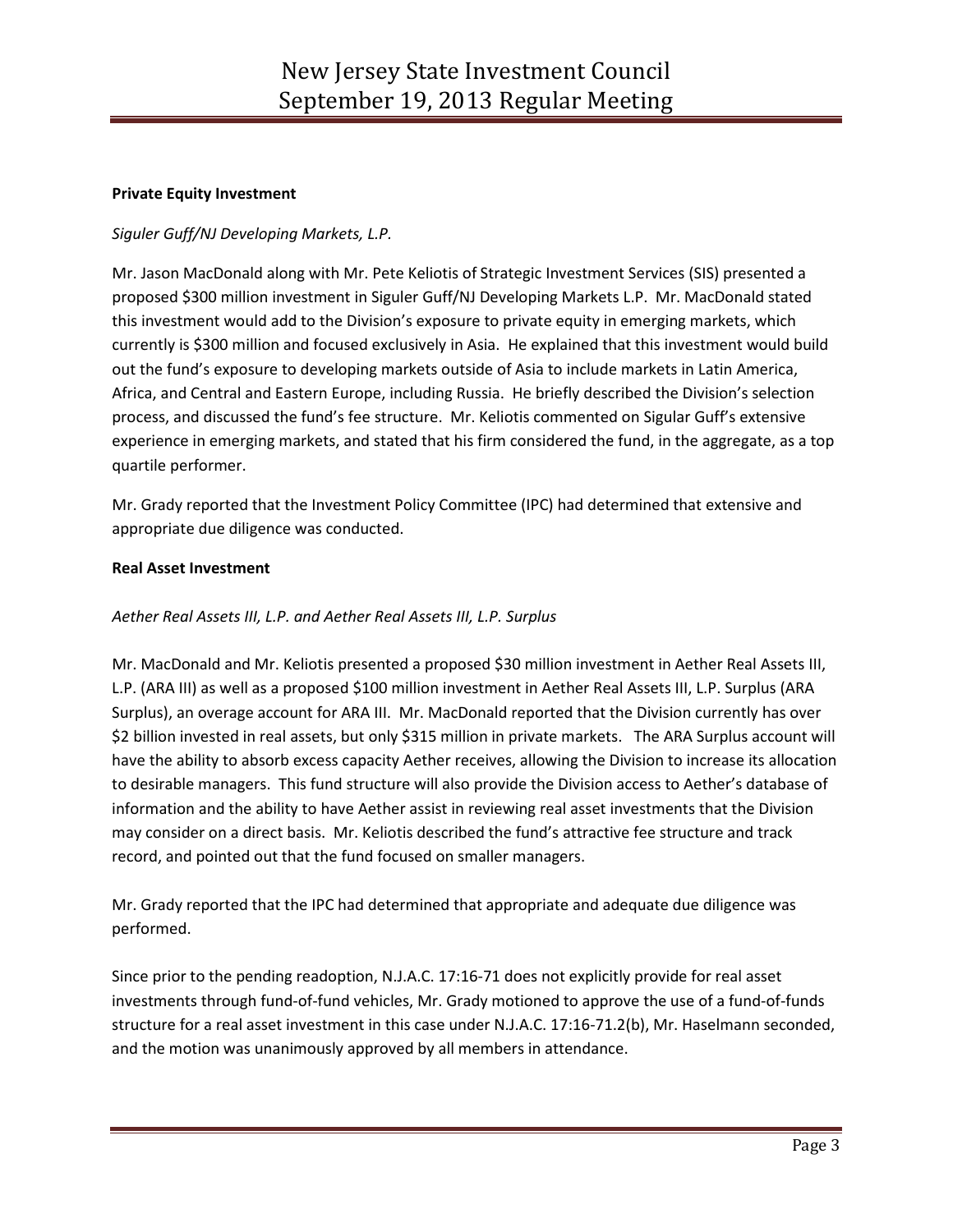### **Real Estate Investment**

# *GLP China Logistics Fund I, L.P.*

Kathy Jassem and Roman Nemtsov of RV Kuhns presented a proposed \$75 million investment in GLP China Logistics Fund I, L.P. Ms. Jassem described the background of the management of the fund, and Mr. Nemtsov outlined the fund's favorable economic terms. Mr. Nemtsov also characterized the fund's performance as top quartile.

Mr. Grady reported that the IPC had determined that appropriate and adequate due diligence was performed.

### **Approval of NJBEST Investment Policy Statement**

Mr. McDonough reported that the statute for NJBEST, which is the college savings plan for New Jersey, requires Council approval of the investment plan for the program. The Council approved the original investment plan in 2002. The Division recently worked with HESAA and Franklin Templeton to update the plan, in an effort to improve investment performance, increase diversification, reduce costs and strengthen criteria for evaluation. All of these revisions are intended to benefit participants in the program.

Mr. Grady motioned to approve the revised investment plan, Mr. Haselmann seconded, and the motion was unanimously approved by all members in attendance. (Mr. Hanson had left the meeting.)

### **Report on Sudan**

Susan Sarnowski, Chief Compliance Officer, indicated that under the Sudan Divestment Law, the Division is required to provide an annual update to the Legislature concerning the status of any investments in the portfolio that are foreign companies doing business in or with Sudan. The Division has already divested of all such investments, and the report issued to the Legislature includes a list of companies that the Division has determined are currently ineligible for investment under the law. The Division engages a consultant that provides monthly updates to the Division.

### **Treasurer's Report**

Dr. Steindel provided an update on current U.S. and New Jersey economic conditions. He also informed the Council that there will be a State Conference on State Economics on November 20 for those that would wish to attend.